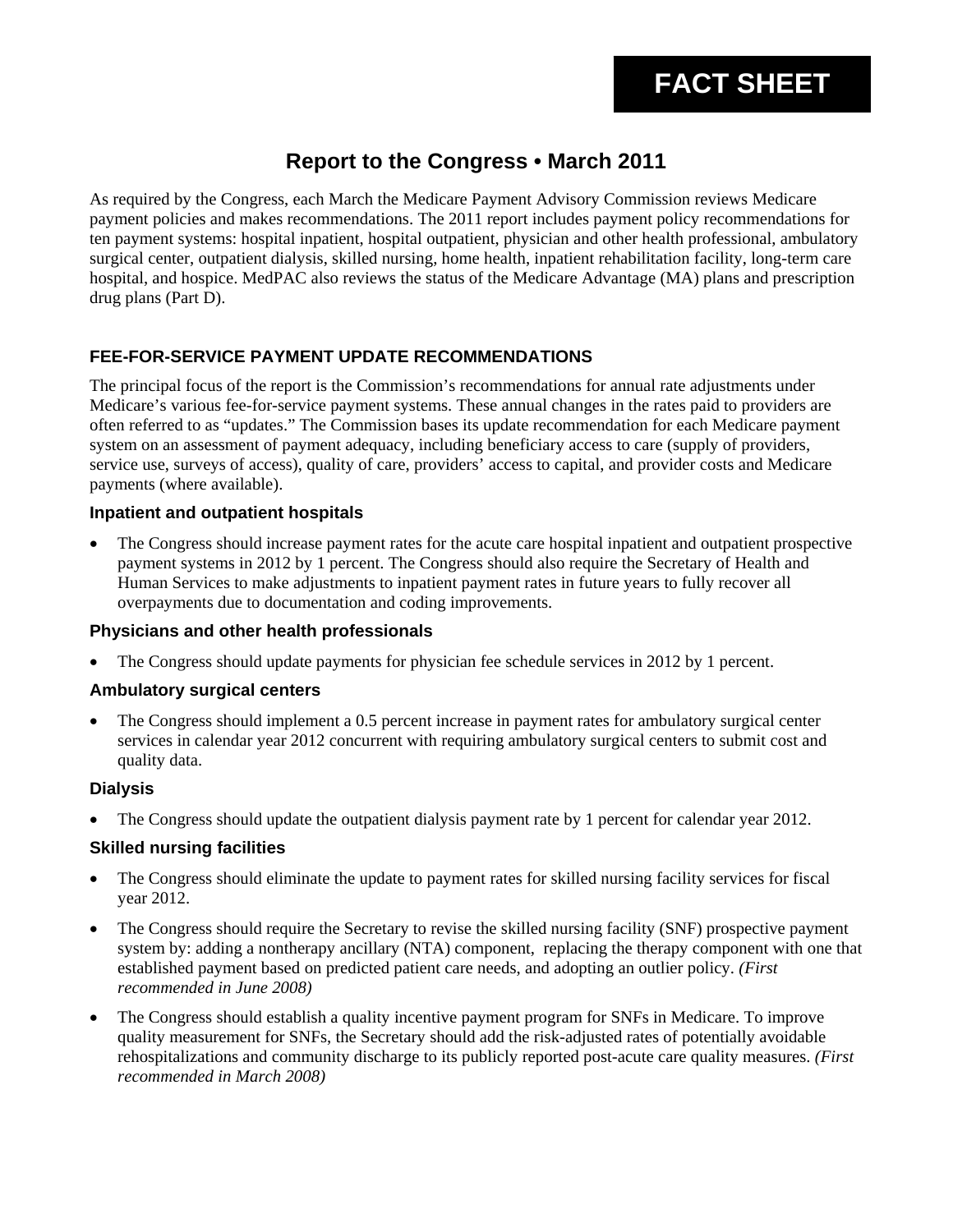• The Secretary should direct SNFs to report more accurate diagnostic and service-use information by requiring that claims include detailed diagnosis information and dates of service. *(First recommended in June 2008)*

# **Home health**

- The Congress should direct the Secretary to begin a two-year rebasing of home health rates in 2013 and eliminate the market basket update for 2012.
- The Secretary, with the Office of the Inspector General, should conduct medical review activities in counties that have aberrant home health utilization. The Secretary should implement the new authorities to suspend payment and the enrollment of new providers if they indicate significant fraud.
- The Secretary should revise the home health case-mix system to rely on patient characteristics to set payment for therapy and nontherapy services and should no longer use the number of therapy visits as a payment factor.
- The Congress should direct the Secretary to establish a per episode copay for home health episodes that are not preceded by hospitalization or post-acute care use.
- The Congress should direct the Secretary to expeditiously modify the home health payment system to protect beneficiaries from stinting or lower quality of care in response to rebasing. The approaches should include risk corridors and blended payments that mix prospective payment with elements of cost-based reimbursement. *(First recommended in March 2010)*

## **Inpatient rehabilitation facilities**

• The Congress should eliminate the update to the payment rates for inpatient rehabilitation facilities in fiscal year 2012.

## **Long-term care hospitals**

• The Secretary should eliminate the update to the payment rate for long-term care hospitals for rate year 2012.

## **Hospice**

- The Congress should update the payment rates for hospice for fiscal year 2012 by 1 percent.
- The Congress should direct the Secretary to change the Medicare payment system for hospice to:
	- o have relatively higher payments per day at the beginning of the episode and relatively lower payments per day as the length of the episode increases,
	- o include a relatively higher payment for the costs associated with patient death at the end of the episode, and
	- o implement the payment system changes in 2013, with a brief transitional period.

These payment system changes should be implemented in a budget neutral manner in the first year. *(First recommended in March 2009)*

- The Secretary should direct the HHS Office of Inspector General to investigate:
	- o the prevalence of financial relationships between hospices and long-term care facilities such as nursing facilities and assisted living facilities that may represent a conflict of interest and influence admissions to hospice,
	- o differences in patterns of nursing home referrals to hospice,
	- $\circ$  the appropriateness of enrollment practices for hospices with unusual utilization patterns (e.g., high frequency of very long stays, very short stays, or enrollment of patients discharged from other hospices), and
	- o the appropriateness of hospice marketing materials and other admissions practices and potential correlations between length of stay and deficiencies in marketing or admissions practices. *(First recommended in March 2009)*